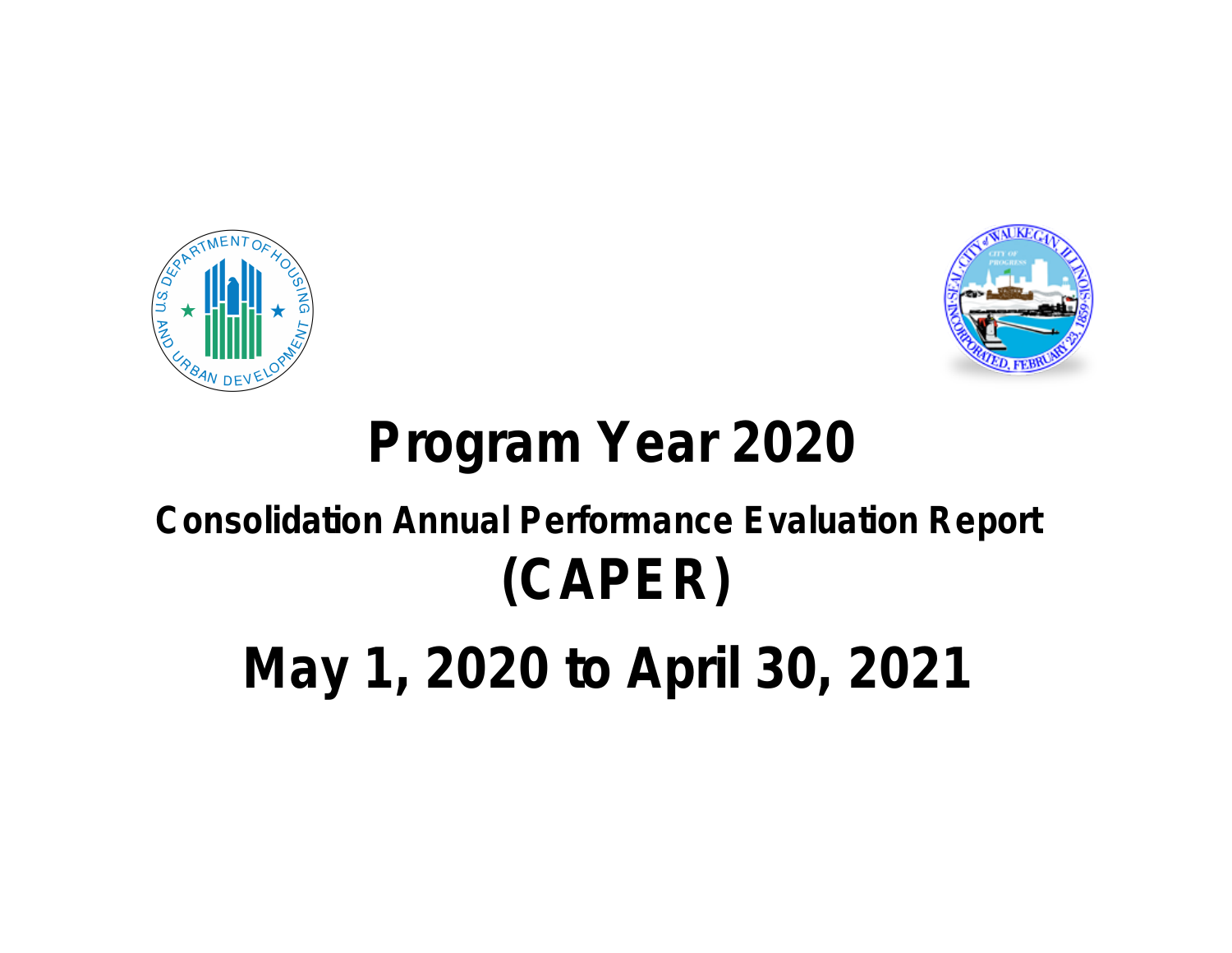# **CR-05 - Goals and Outcomes**

#### **Progress the jurisdiction has made in carrying out its strategic plan and its action plan. 91.520(a)**

This could be an overview that includes major initiatives and highlights that were proposed and executed throughout the program year.

The 2020 Consolidated Annual Performance and Evaluation Report (CAPER) provides an assessment of the City of Waukegan's progress towards achieving the goals and objectives stated in the 2020-2024 Consolidated Plan and Annual Action Plan for the program period of May 1, 2020 to April 30, 2021. The City of Waukegan's CDBG allocation was used to support various public services programs including those providing services to seniors, the homeless, children of victims of domestic violence, food pantries, legal services to affirmatively further fair housing and disabled persons and at risk youth. Other activities included emergency and substantial housing rehabilitation, code enforcement, and public facilities improvements. The City continues to partner with the Lake County Consortium to enhance the CDBG funding application process.

Due to COVID-19, illiness, restrictions, and the lack of staff; several programs were funded but not completed. The 50/50 Homeowner Sidewalk Program was cancelled and the funding was reallocated toward activity programming for the 2021 program year annual Action Plan. The Façade Improvement Program, the Microenterprise Small Business Loan Program, and the Victory Park project will continue into the 2021 program year as activities in the annual Action Plan.

The City has partnered with and awarded funding to StudioGWA to administer the Facade Improvement Program. This program provides funding for new or existing businesses in the 1400 block of Washington Street between Butrick and Mapel Street to rehabilitate deteriorating commercial building exteriors in order to develop a cohesive and unified appearance to that location. The City also partnered with and awarded funding to the Waukegan Park District to construct and develop a gathering and activity space assisting people with disabilities by having a public open space with an ADA restroom, ADA paths and ADA parking in coordination with the Victory Park and Vista hosptial location. The Microenterprise Small Business Loan Program is a financing product designed to benefit small business owner-operators with low or moderate income households with five (5) or fewer employees and addresses disparities in minority lending and business ownership in Waukegan.

#### **Comparison of the proposed versus actual outcomes for each outcome measure submitted with the consolidated plan and explain, if applicable, why progress was not made toward meeting goals and objectives. 91.520(g)**

Categories, priority levels, funding sources and amounts, outcomes/objectives, goal outcome indicators, units of measure, targets, actual outcomes/outputs, and percentage completed for each of the grantee's program year goals.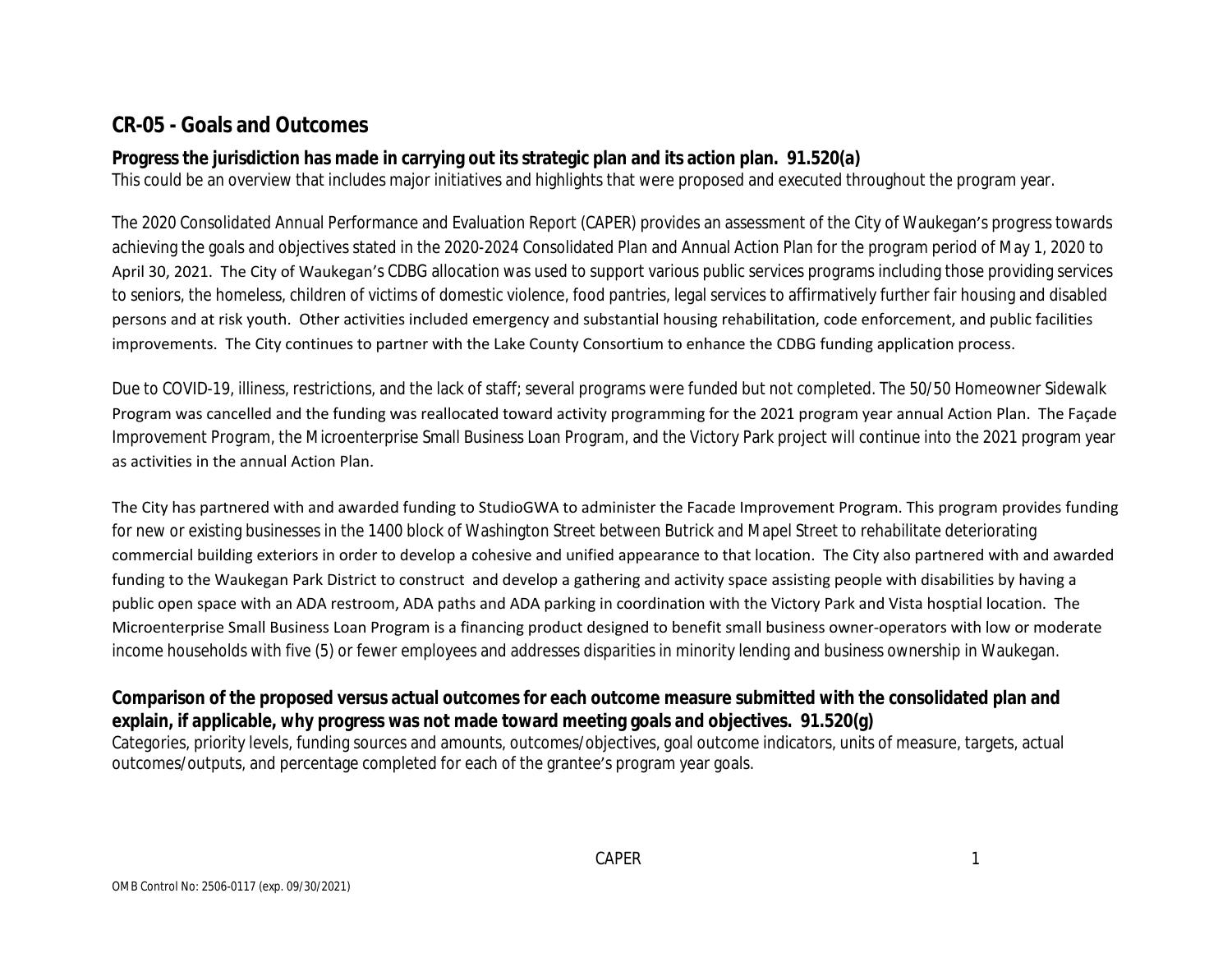Due to COVID-19, illiness, restrictions, and the lack of staff; several programs were funded but not completed. The Façade Improvement Program, the Microenterprise Small Business Loan Program, and the Victory Park project will continue into the 2021 program year as activities in the annual Action Plan. The 50/50 Homeowner Sidewalk Program and One Hope United Program were cancelled and the funding was reallocated toward activity programming for the 2021 program year annual Action Plan.

The Public Service activities other than low/moderate income housing benefit for program year 2020 produced the following outcomes: The Prairie State Legal Services - Fair Housing activity addressed fair housing cases that implicated the Fair Housing Act for 9 Waukegan residents. Their Disability Advocacy program provided legal advice for 25 disabled individuals. A Safe Place Children program provided service to 93 persons seeking safety from domestic violence. CASA Lake County provided legal advocacy for 249 youth in foster care or DCFS. Catholic Charities provided emergency food assistance to 9,304 Waukegan residents. ElderCare provided 112 elderly or disabled residents with transporation to medical appointments and the grocery store. The Little City Foundation program provided an opportunity for 23 intellectual and developmental disabled individuals wok and engage in activities to become more independent. The Northern Illinois Food Bank delivered 978 food boxes to 87 Waukegan seniors. PADS Lake County provided 314 homeless persons with emergeny overnight hotel stays. The UMMA Center Education Empowerment program served 57 students. The Waukegan Township HOME Sweet Home program provided snow removal and grass cutting for 481 seniors. Youth Conservation Corp served 21 students. YouthBuild Lake County provided services to 7 students. The Zacharias Center provided counseling services to 21 children.

| Goal                                               | Category                                       | Source<br><b>Amount</b> | Indicator                                                                                                      | Unit of<br><b>Measure</b> | Expected<br><b>Strategic</b><br><b>Plan</b> | Actual-<br><b>Strategic</b><br>Plan | Percent<br>Complete | <b>Expected</b><br>Program<br>Year | Actual-<br>Program<br>Year | Percent<br>Complete |
|----------------------------------------------------|------------------------------------------------|-------------------------|----------------------------------------------------------------------------------------------------------------|---------------------------|---------------------------------------------|-------------------------------------|---------------------|------------------------------------|----------------------------|---------------------|
| AM-1 Overall<br>Coordination                       | Administration,<br>Planning, and<br>Management | CDBG:                   | Other                                                                                                          | Other                     | 10                                          | $\mathbf 0$                         | 0.00%               | 2                                  | $\overline{0}$             | 0.00%               |
| CD-1 Community<br>Facilities and<br>Infrastructure | Non-Housing<br>Community<br>Development        | CDBG:                   | Public Facility or<br>Infrastructure Activities<br>other than<br>Low/Moderate Income<br><b>Housing Benefit</b> | Persons<br>Assisted       | 15000                                       | $\overline{0}$                      | 0.00%               | 3005                               | $\overline{0}$             | 0.00%               |
| CD-2 Public<br>Services                            | Non-Housing<br>Community<br>Development        | CDBG:<br>\$             | Public service activities<br>other than<br>Low/Moderate Income<br><b>Housing Benefit</b>                       | Persons<br>Assisted       | 17655                                       | 112                                 | 0.63%               | 3531                               | 112                        | 3.17%               |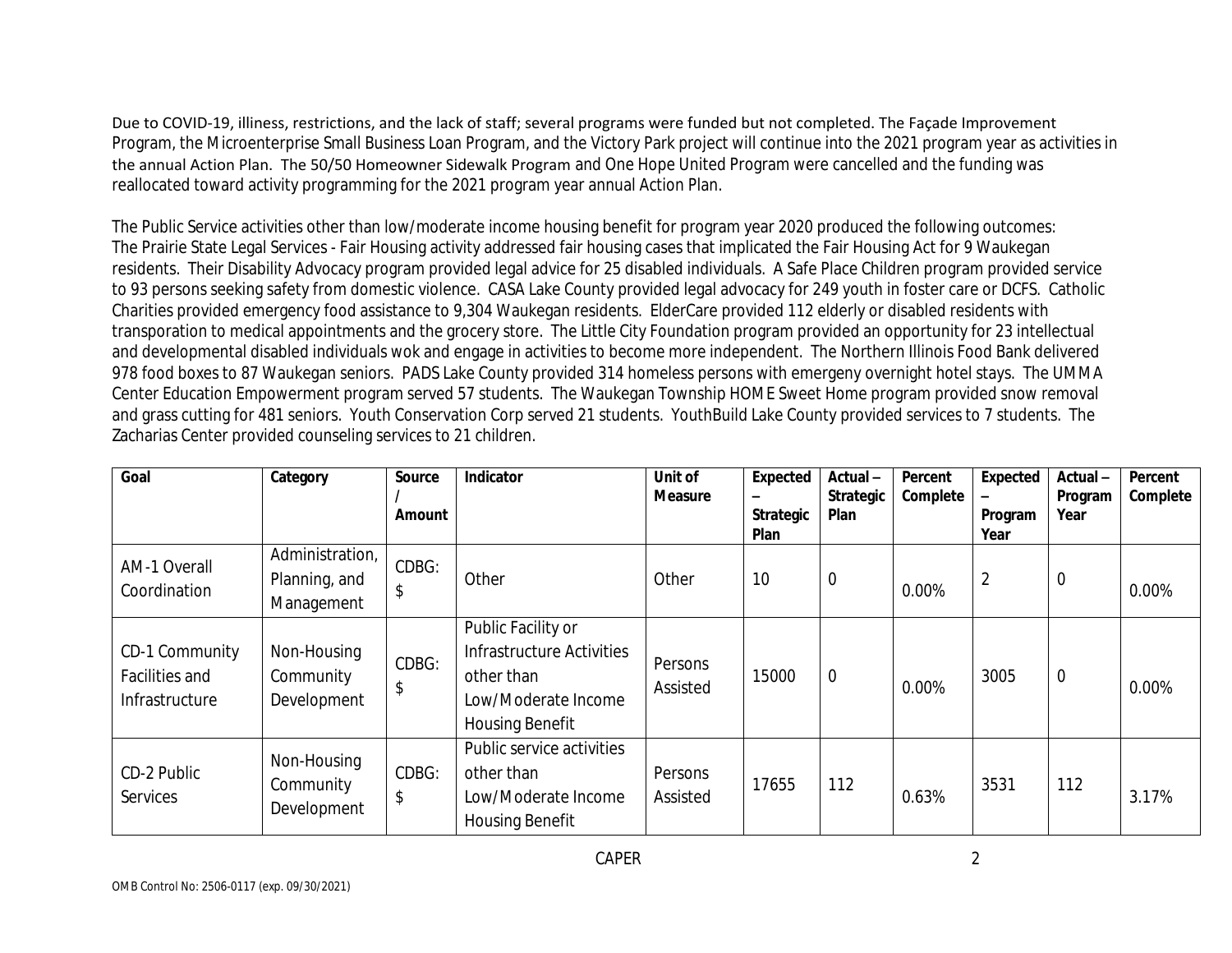| CD-2 Public<br>Services     | Non-Housing<br>Community<br>Development | CDBG:<br>\$ | Public service activities<br>for Low/Moderate<br>Income Housing Benefit                                        | Households<br>Assisted        | 2480             | $\mathbf 0$ | 0.00% |     |                  |       |
|-----------------------------|-----------------------------------------|-------------|----------------------------------------------------------------------------------------------------------------|-------------------------------|------------------|-------------|-------|-----|------------------|-------|
| CD-3 Accessibility          | Non-Housing<br>Community<br>Development | CDBG:<br>\$ | Public Facility or<br>Infrastructure Activities<br>other than<br>Low/Moderate Income<br><b>Housing Benefit</b> | Persons<br>Assisted           | $\mathbf 0$      | $\mathbf 0$ |       |     |                  |       |
| ED-1 Employment             | Economic<br>Development                 | CDBG:<br>\$ | Jobs created/retained                                                                                          | Jobs                          | $\mathbf 0$      | $\mathbf 0$ |       |     |                  |       |
| $ED-2$<br>Redevelopment     | Economic<br>Development                 | CDBG:<br>\$ | Facade<br>treatment/business<br>building rehabilitation                                                        | <b>Business</b>               | 5                | $\mathbf 0$ | 0.00% |     | $\boldsymbol{0}$ | 0.00% |
| $ED-2$<br>Redevelopment     | Economic<br>Development                 | CDBG:<br>\$ | <b>Businesses assisted</b>                                                                                     | <b>Businesses</b><br>Assisted | $\mathbf 0$      | $\mathbf 0$ |       |     |                  |       |
| HO-1 Housing                | Homeless                                | CDBG:<br>\$ | <b>Homeless Person</b><br>Overnight Shelter                                                                    | Persons<br>Assisted           | 2000             | $\mathbf 0$ | 0.00% |     |                  |       |
| HO-1 Housing                | Homeless                                | CDBG:<br>\$ | Overnight/Emergency<br>Shelter/Transitional<br>Housing Beds added                                              | <b>Beds</b>                   | $\boldsymbol{0}$ | $\mathbf 0$ |       | 400 | $\boldsymbol{0}$ | 0.00% |
| $HO-2$<br>Operation/Support | Homeless                                | CDBG:<br>\$ | Public service activities<br>other than<br>Low/Moderate Income<br><b>Housing Benefit</b>                       | Persons<br>Assisted           | $\boldsymbol{0}$ | $\mathbf 0$ |       |     |                  |       |
| HS-1 Housing<br>Support     | Affordable<br>Housing                   | CDBG:<br>\$ | <b>Direct Financial</b><br>Assistance to<br>Homebuyers                                                         | Households<br>Assisted        | $\overline{0}$   | $\mathbf 0$ |       |     |                  |       |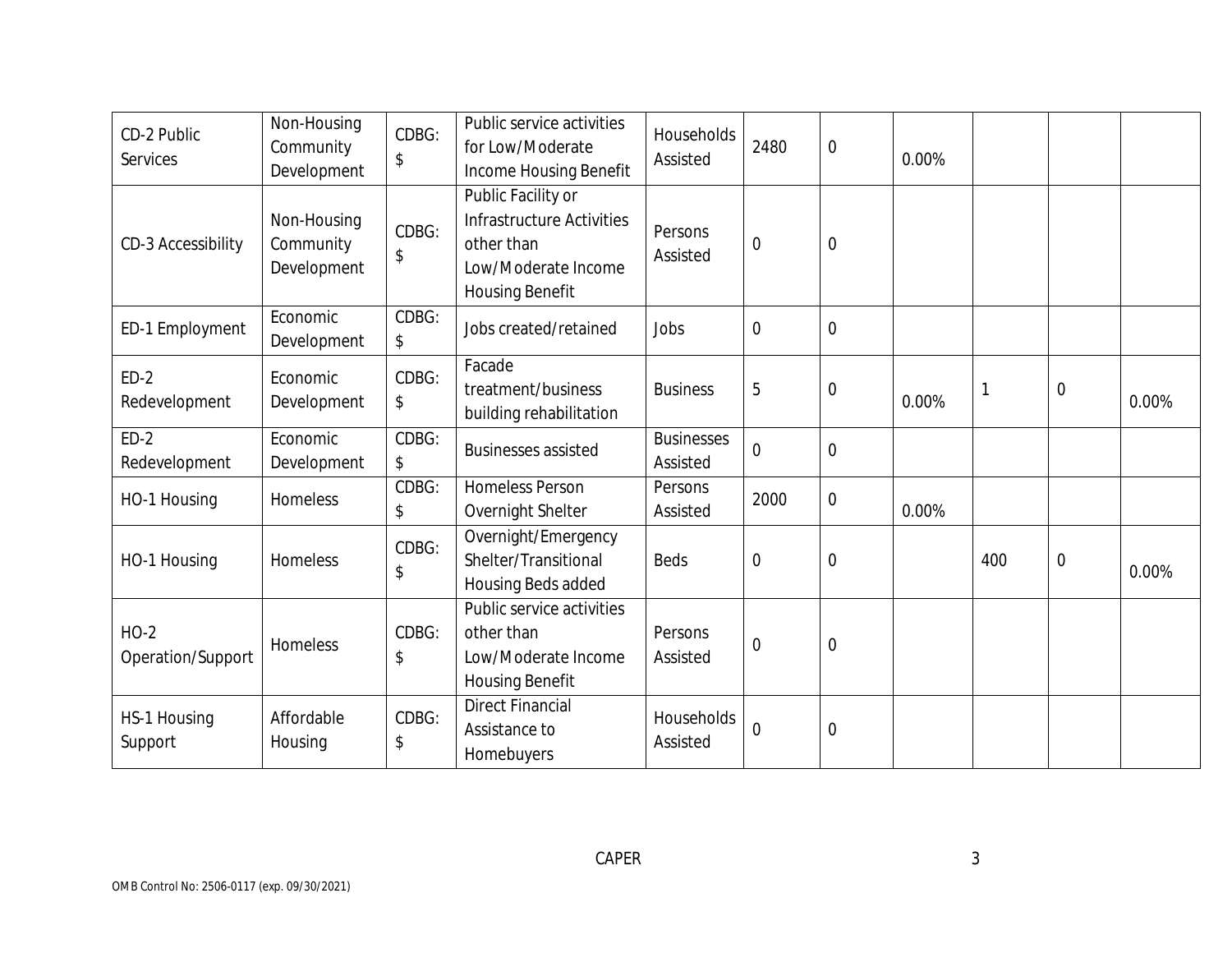| HS-2 Housing<br>Rehabilitation | Affordable<br>Housing                | CDBG:<br>\$ | <b>Homeowner Housing</b><br>Rehabilitated                                                | Household<br>Housing<br>Unit | 50               |                | 2.00% | 10 |             | 10.00% |
|--------------------------------|--------------------------------------|-------------|------------------------------------------------------------------------------------------|------------------------------|------------------|----------------|-------|----|-------------|--------|
| HS-2 Housing<br>Rehabilitation | Affordable<br>Housing                | CDBG:       | <b>Housing Code</b><br>Enforcement/Foreclosed<br><b>Property Care</b>                    | Household<br>Housing<br>Unit | $\boldsymbol{0}$ | $\mathbf 0$    |       | 10 | $\mathbf 0$ | 0.00%  |
| HS-2 Housing<br>Rehabilitation | Affordable<br>Housing                | CDBG:<br>S  | Other                                                                                    | Other                        | 50               | $\overline{0}$ | 0.00% | 10 | $\mathbf 0$ | 0.00%  |
| SN-1 Housing                   | Non-Homeless<br><b>Special Needs</b> | CDBG:<br>\$ | <b>Homeowner Housing</b><br>Rehabilitated                                                | Household<br>Housing<br>Unit | $\mathbf 0$      | $\overline{0}$ |       |    |             |        |
| SN-2 Social<br>Services        | Non-Homeless<br><b>Special Needs</b> | CDBG:<br>\$ | Public service activities<br>other than<br>Low/Moderate Income<br><b>Housing Benefit</b> | Persons<br>Assisted          | $\overline{0}$   | $\overline{0}$ |       |    |             |        |

**Table 1 - Accomplishments – Program Year & Strategic Plan to Date**

# **Assess how the jurisdiction's use of funds, particularly CDBG, addresses the priorities and specific objectives identified in the plan, giving special attention to the highest priority activities identified.**

The high priority goals identified in the 2020-2024 Consolidated Plan included Housing Support & Rehabilitation, Homeless Housing & Operation/Support, Special Needs Housing & Social Services, Community Facilities and Infrastructure, Public Services & Accessibility, Economic Development Employment & Redevelopment, and Program Administration, Planning & Management. Due to COVID-19, illiness, restrictions, and the lack of staff, the City did not meet their goal of completing ten owner-occupied rehabilitation projects. However, the City completed three emergency rehabilitations, two substantial rehabilitations, and one exterior rehab for a total of six housing rehabs during the program year. The City was not able to complete its 50/50 Homeowner Sidewalk Program but the funding was reallocated toward activity programming for the 2021 program year annual Action Plan. The Code Enforcement Program inspected and/or addressed eleven properties that were interested in receiving emergency rehab or participated in the Housing Rehabilitation Program. There were various public service activites which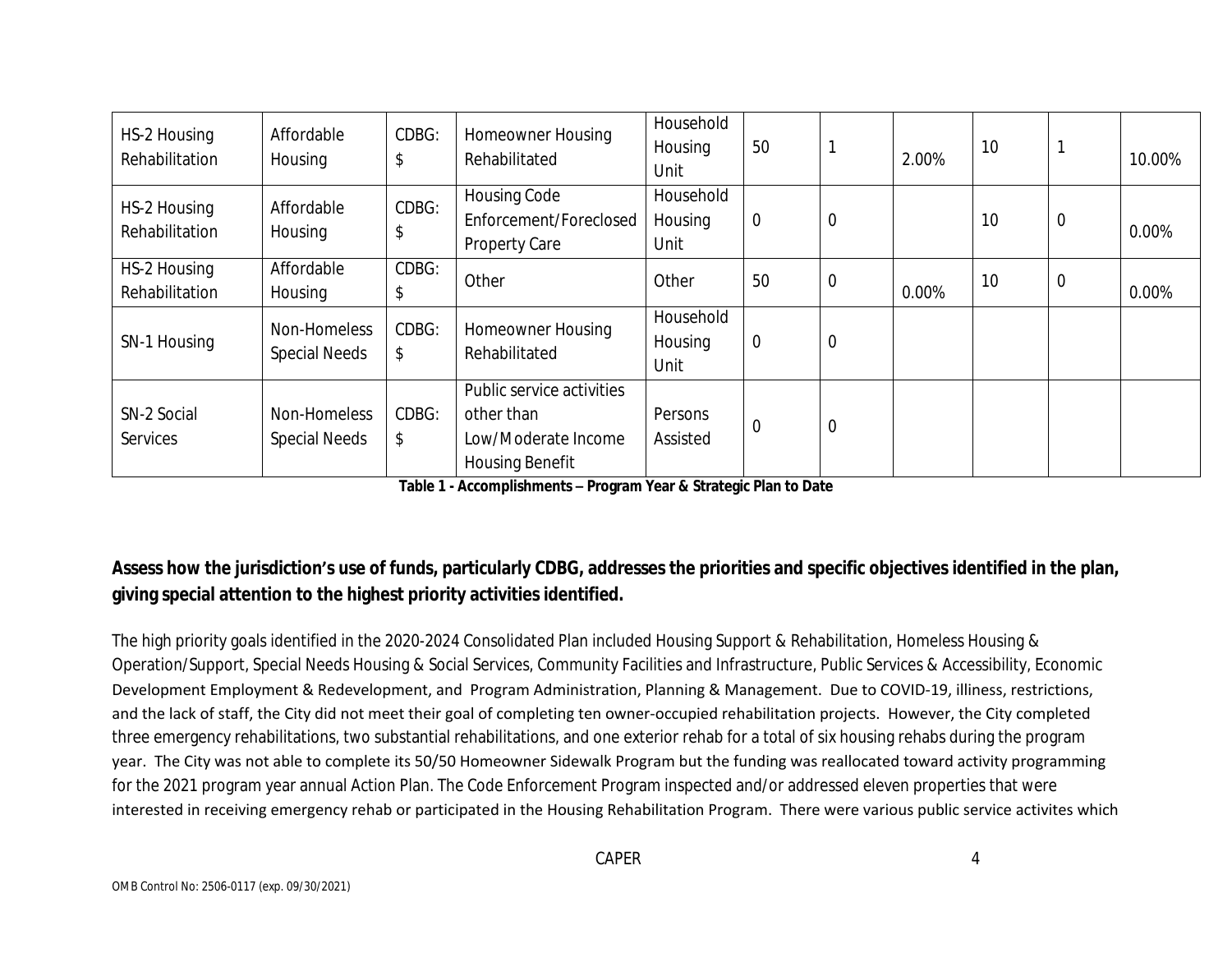included programs that provided services such as overnight shelter for homeless persons, counseling for children of domestic abuse victims, emergency food distribution, senior transportation and independence services, job readiness training for at-risk youth, legal advocacy for youth, and a planned park renovation near the community hospital.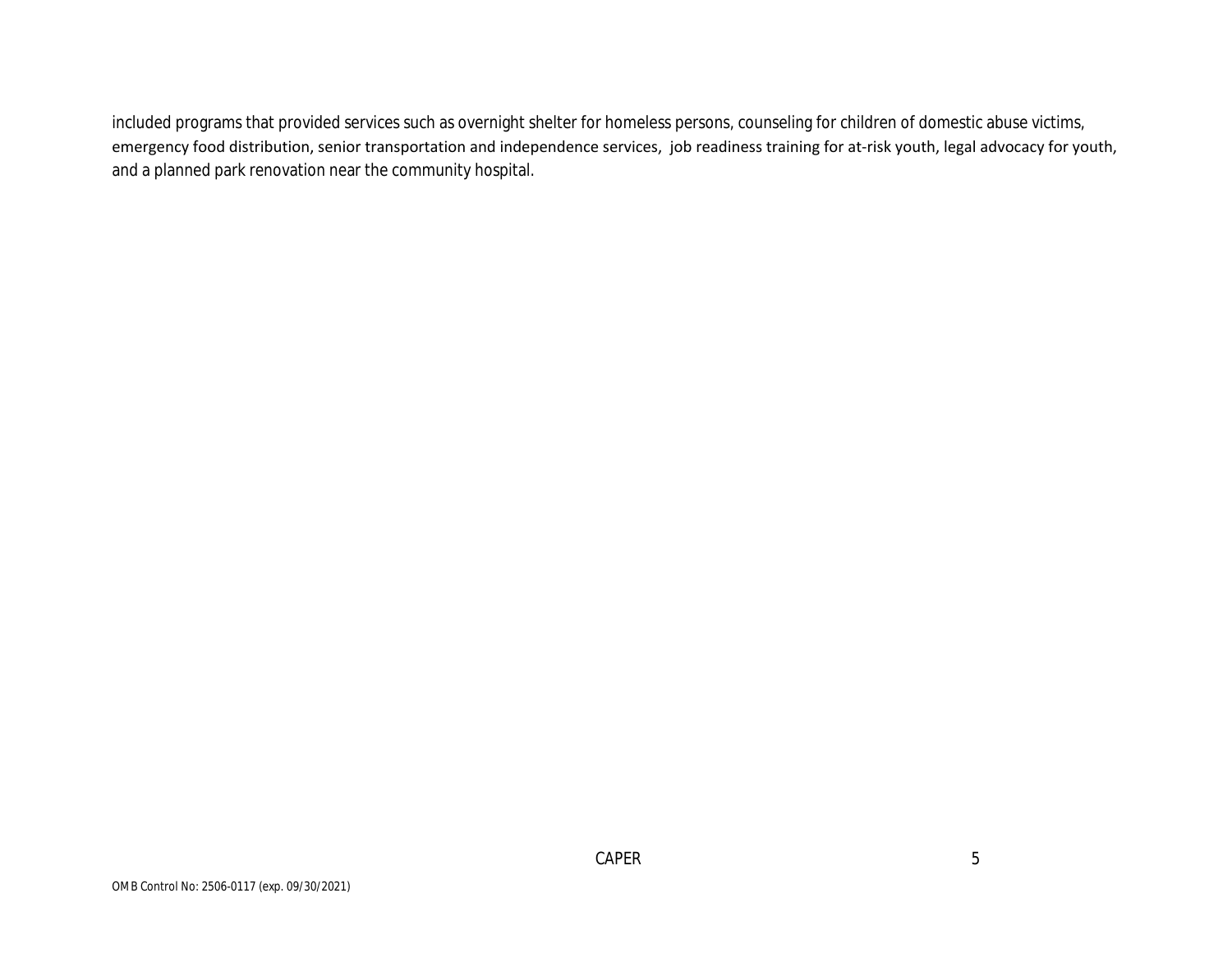# **CR-10 - Racial and Ethnic composition of families assisted**

**Describe the families assisted (including the racial and ethnic status of families assisted). 91.520(a)** 

|                                           | <b>CDBG</b> |
|-------------------------------------------|-------------|
| White                                     | 3,714       |
| <b>Black or African American</b>          | 3,825       |
| Asian                                     | 20          |
| American Indian or American Native        | 3           |
| Native Hawaiian or Other Pacific Islander |             |
| Total                                     | 7,562       |
| Hispanic                                  | 3,737       |
| Not Hispanic                              | 3,825       |

#### **Table 2 – Table of assistance to racial and ethnic populations by source of funds**

#### **Narrative**

During the 2020 program year, activites implemented with CDBG funds benefited approximately 10,823 people. The beneficiaries based on area benefit are not accounted for in the chart above. In addition, the total number of families assisted does not include the programs that were funded by the CARES Act (CDBG-CV) allocation. The numbers are not calculating and populating correctly in the IDIS system. The numbers entered account for only 7,562 people in which 3,233 other multi-racial category and 19 black & white race category are missing from the chart above that were served in the City of Waukegan through various programs that are identified in the 2020 annual Action Plan.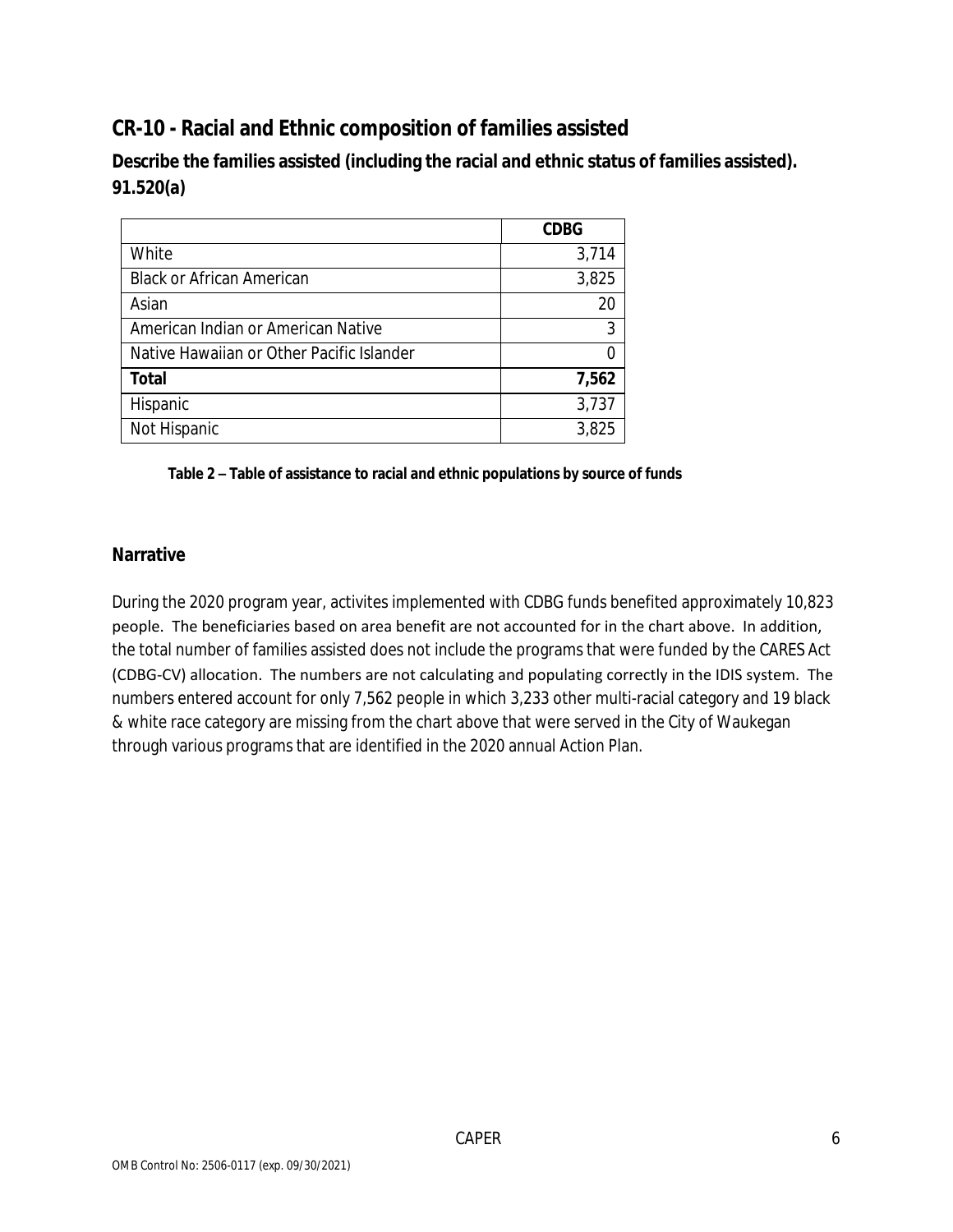# **CR-15 - Resources and Investments 91.520(a)**

| <b>Source of Funds</b> | Source           | <b>Resources Made</b><br>Available | <b>Amount Expended</b><br>During Program Year |
|------------------------|------------------|------------------------------------|-----------------------------------------------|
| CDBG                   | public - federal | \$799,200                          | \$479,263                                     |

#### **Identify the resources made available**

**Table 3 - Resources Made Available**

#### **Narrative**

CDBG funds were used to support 15 public service agencies, the City's Housing Rehabilitation Program, Code Enforcment, Public Facility Improvement Programs and Program Administration. The total projects cost were \$7,779,191 with CDBG contributing \$479,262.93 in entitlement funds and program income. Due to the COVID-19 pandemic, the City received \$470,215 in CARES Act (CDBG-CV) funding in which we amended the 2019 Annual Action Plan to address the immediate needs of the community. However, the \$470,215 of CARES Act (CDBG-CV) funding was invested into HACES Rent & Utility Assistance program, United Way of Lake County 211 program, PADS Lake County Emergency Shelter program, the Black Chamber of Commerce Lake County Small Business Grant program, and Program administration to provide management and oversight. To date \$292,281.83 of the \$470,215 amended funds have been expended to meet those needs and provide direct essential services.

During the application process, all applicants are required to identify and provide at least 25% of the project costs as leverage or match. All recipients exceeded this requirement. Waukegan's leverage policy of the 25% or greater assures agencies and projects are not completely dependent on CDBG funding.

#### **Identify the geographic distribution and location of investments**

| Target Area                                                                                                   | <b>Planned Percentage of</b><br><b>Allocation</b> | <b>Actual Percentage of</b><br><b>Allocation</b> | <b>Narrative Description</b> |  |  |  |
|---------------------------------------------------------------------------------------------------------------|---------------------------------------------------|--------------------------------------------------|------------------------------|--|--|--|
| Citywide Low-Mod                                                                                              | 100                                               | 100                                              | Entire are of the City       |  |  |  |
| #10.000 → → → 10.000.000 → 10.000 → 10.000 → 10.000 → 10.000 → 10.000 → 10.000 → 10.000 → 10.000 → 10.000 → 1 |                                                   |                                                  |                              |  |  |  |

**Table 4 – Identify the geographic distribution and location of investments**

#### **Narrative**

None.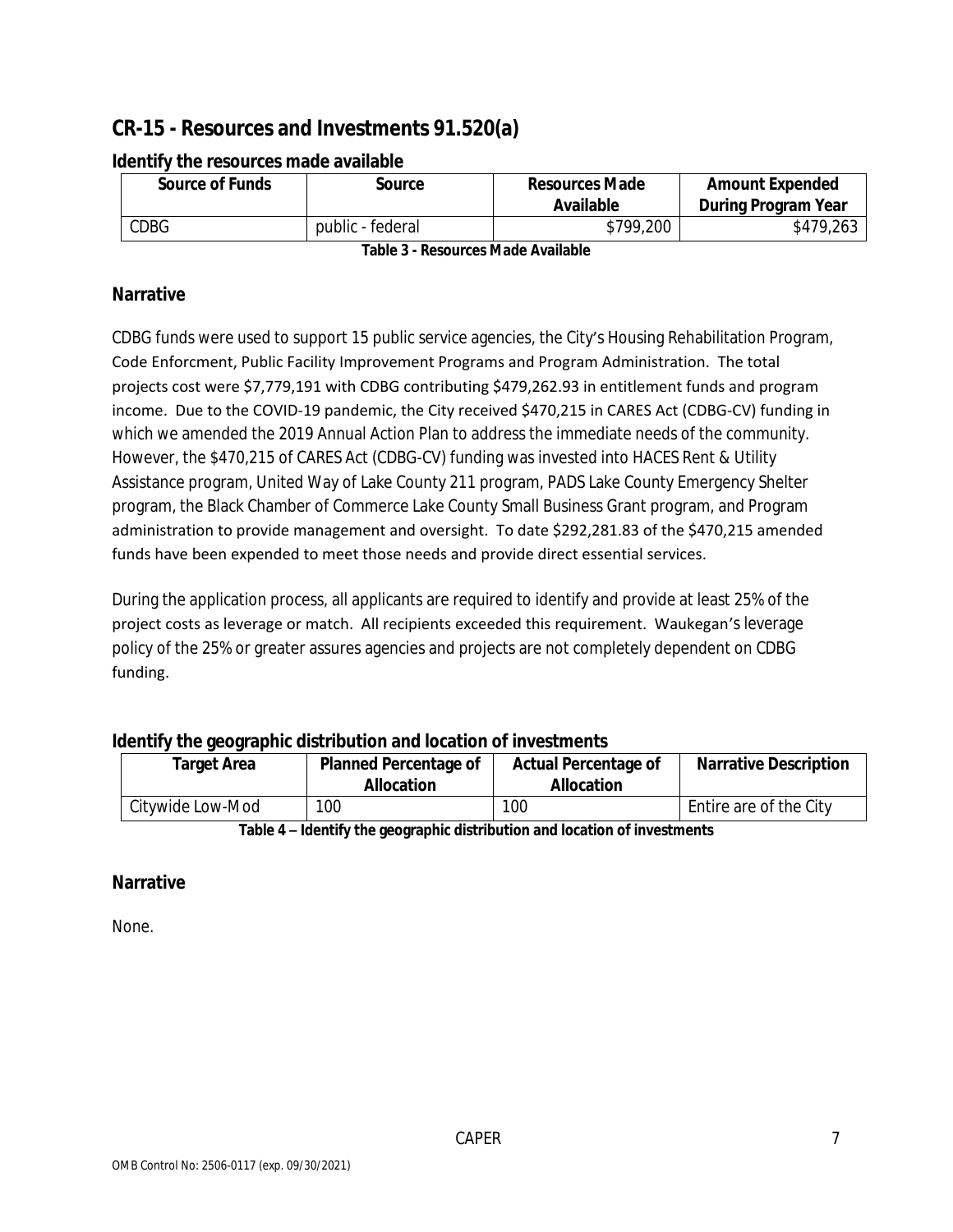#### **Leveraging**

**Explain how federal funds leveraged additional resources (private, state and local funds), including a description of how matching requirements were satisfied, as well as how any publicly owned land or property located within the jurisdiction that were used to address the needs identified in the plan.**

Many sources of funding including the City budget, local lenders, private industry, corporate, foundation and government grants and citizen contributions as well as other sources helped make the various projects and the activities undertaken possible and ensured the benefit of those projects to Waukegan residents. All projects are required to demonstrate at least 25% leverage.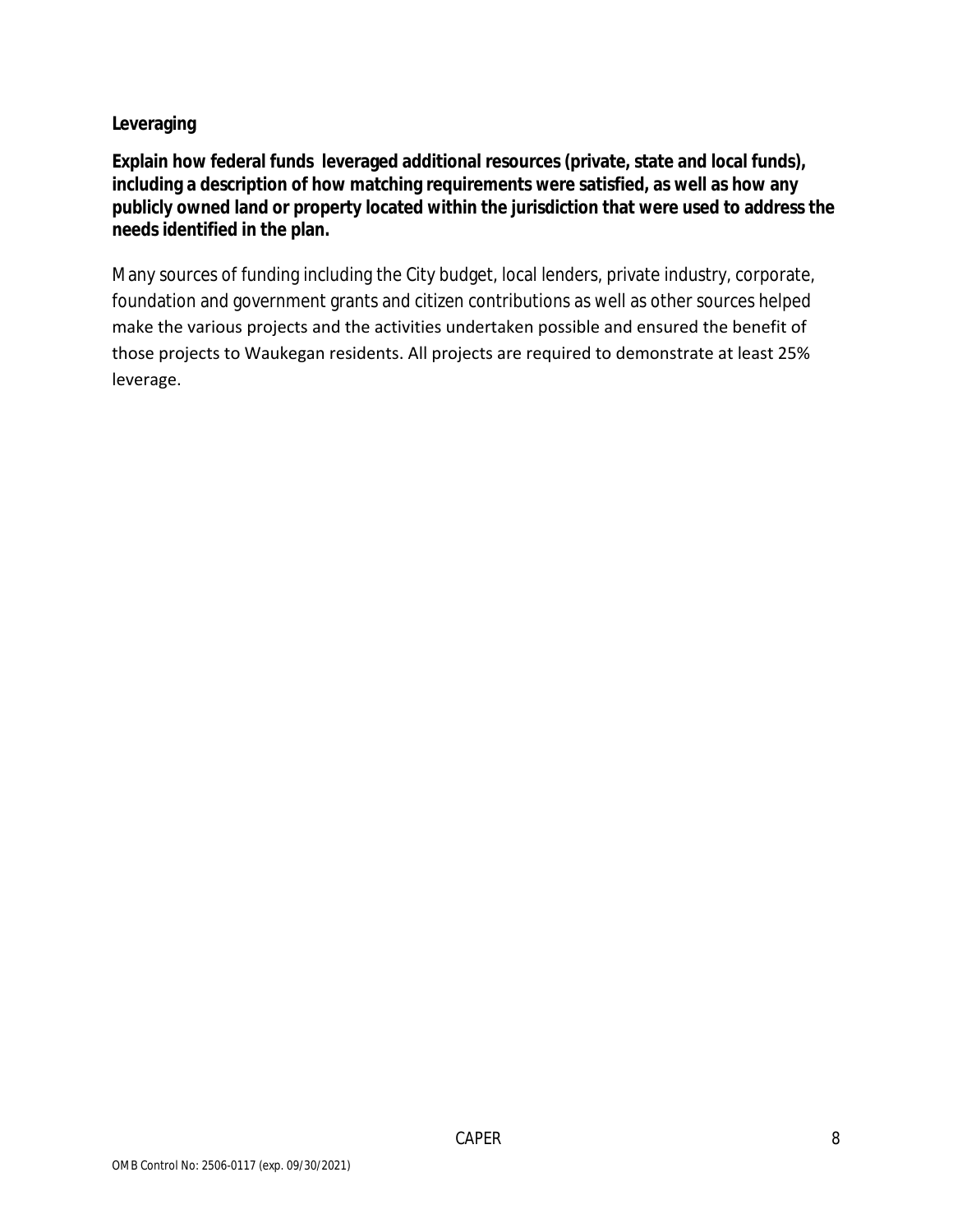# **CR-20 - Affordable Housing 91.520(b)**

**Evaluation of the jurisdiction's progress in providing affordable housing, including the number and types of families served, the number of extremely low-income, low-income, moderate-income, and middle-income persons served.**

|                                          | <b>One-Year Goal</b> | Actual |
|------------------------------------------|----------------------|--------|
| Number of Homeless households to be      |                      |        |
| provided affordable housing units        |                      |        |
| Number of Non-Homeless households to be  |                      |        |
| provided affordable housing units        |                      |        |
| Number of Special-Needs households to be |                      |        |
| provided affordable housing units        |                      |        |
| <b>Total</b>                             |                      |        |

**Table 11 – Number of Households**

|                                        | <b>One-Year Goal</b> | Actual |
|----------------------------------------|----------------------|--------|
| Number of households supported through |                      |        |
| Rental Assistance                      | 0                    |        |
| Number of households supported through |                      |        |
| The Production of New Units            | 0                    |        |
| Number of households supported through |                      |        |
| Rehab of Existing Units                | 10                   |        |
| Number of households supported through |                      |        |
| <b>Acquisition of Existing Units</b>   | 0                    |        |
| <b>Total</b>                           | 10                   |        |

**Table 12 – Number of Households Supported**

#### **Discuss the difference between goals and outcomes and problems encountered in meeting these goals.**

During this program period, the goal was to provide housing rehabilitation for 10 owner-occupied homeowners. However, the Housing Rehabilitation Program continues to struggle with challenges such as the delay in allocation distribution, the City's procurement process, an available pool of contractors and the lack of qualified contractors. The Housing Rehabilitation Program currently has 81 residents awaiting rehabilitation. City staff continues to market the program to contractors to build a pool of qualified contractors for the procurement process.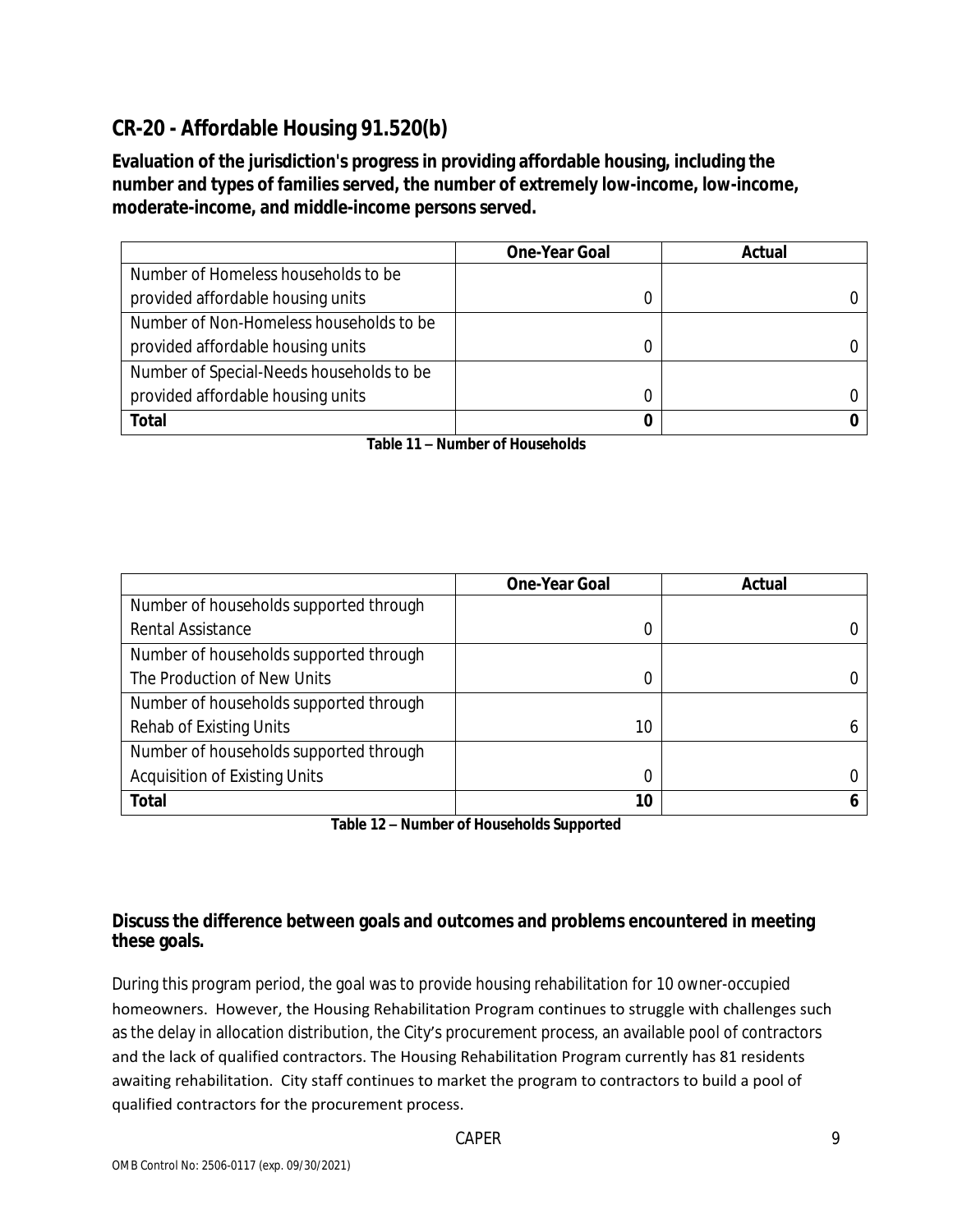#### **Discuss how these outcomes will impact future annual action plans.**

The City had implemented enhanced policies and procedures that will ensure positive and productive future outcomes. Due to COVID-19, illiness, restrictions, and the lack of staff, the anticipated improved outcomes were not realized due to the delay in the allocation distribution, shut downs and restrictions of the State made it impossible to progress forward in a timely manner. With the implementation of these enhanced procedures future actions plans will realize improved outcomes.

#### **Include the number of extremely low-income, low-income, and moderate-income persons served by each activity where information on income by family size is required to determine the eligibility of the activity.**

| Number of Households Served | <b>CDBG Actual</b> | <b>HOME Actual</b> |
|-----------------------------|--------------------|--------------------|
| <b>Extremely Low-income</b> |                    |                    |
| Low-income                  |                    |                    |
| Moderate-income             |                    |                    |
| Total                       |                    |                    |

**Table 13 – Number of Households Served**

#### **Narrative Information**

During the program period, 6 owner-occupied households benefited from Housing Rehabilitation Program assistance. The City completed 3 emergency rehabilitations, 2 substantial rehabilitations, and 1 exterior rehab for a total of six housing rehabs during the program year. The chart above represents the income levels of the household served with emergency and substantial assistance. Currently, there are over 81 Waukegan homeowners waiting to receive assistance from the program. The list continues to grow every year throughout the program years.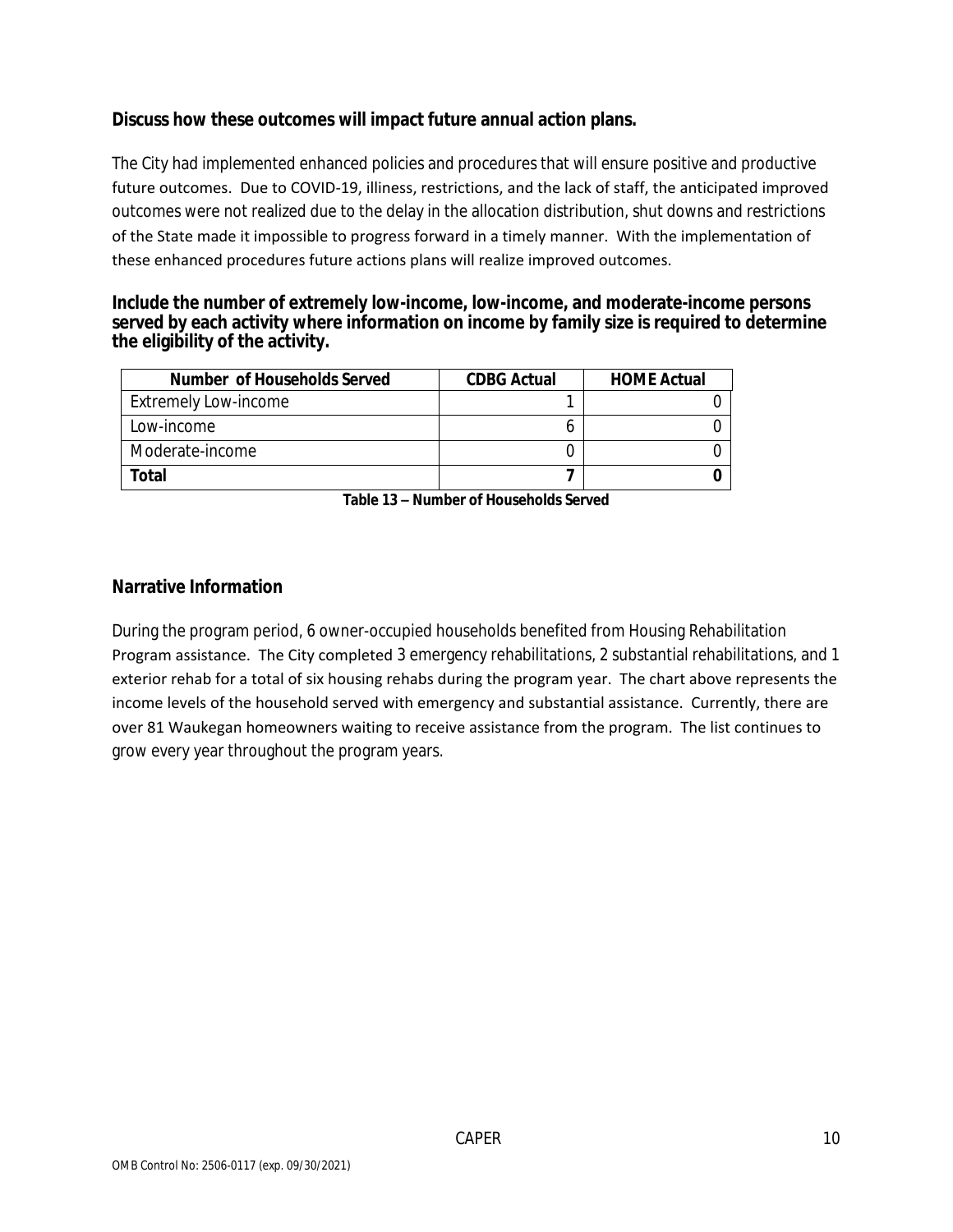# **CR-25 - Homeless and Other Special Needs 91.220(d, e); 91.320(d, e); 91.520(c)**

**Evaluate the jurisdiction's progress in meeting its specific objectives for reducing and ending homelessness through:**

## **Reaching out to homeless persons (especially unsheltered persons) and assessing their individual needs**

Waukegan received requests and provided funding from agencies that provide supportive housing services. A Safe Place provides transitional housing for battered women and their children; PADS delivers shelter & supportive service to help stabilize individuals and families who are homeless or at risk of being homeless. Theses agencies provide supportive services which assists clients with transitional housing, emergency shelter and supportive services. During the program year in order to meet the immediate needs of the community due to the coronavirus pandemic, the City partnered with public service agencies that provided rental and utility assistance, emergency food and other assistance to respond to COVID-19.

#### **Addressing the emergency shelter and transitional housing needs of homeless persons**

The Lake County Community Development Division and City of Waukegan staff are active members of the Lake County Coalition for the Homeless and continues to maintain a strong relationship and meet regularly with homeless service providers, human service agencies, other local governments, and community representatives in an effort to provide effective and appropriate services to the homeless in Lake County. This gathering presents the opportunity to determine the needs of the homeless population and create a priority list for funding opportunities. The lead decision-making entity in this process is known as the Lake County Coalition for the Homeless (LCCH), which brings the expertise and experience of the groups listed above together. LCCH's relationship with the Community Development Commission (CDC) shows the tiered nature of the planning process, which helps to ensure that limited funds and other resources will be used in an appropriate manner.

#### The Lake County Coalition for the Homeless works on multiple levels to strengthen Lake County's Continuum of Care through the following:

- ongoing needs assessment and analysis;
- **•** provision of technical assistance;
- increased stakeholder participation;
- development of strategies for addressing identified needs;
- monitoring of progress toward strategic objectives and action steps;
- coordination of various organizational structures related to homelessness; and
- coordination of the annual HUD CoC NOFA application.

Lake County continues to use Emergency Solutions Grants, Continuum of Care Grants, and Community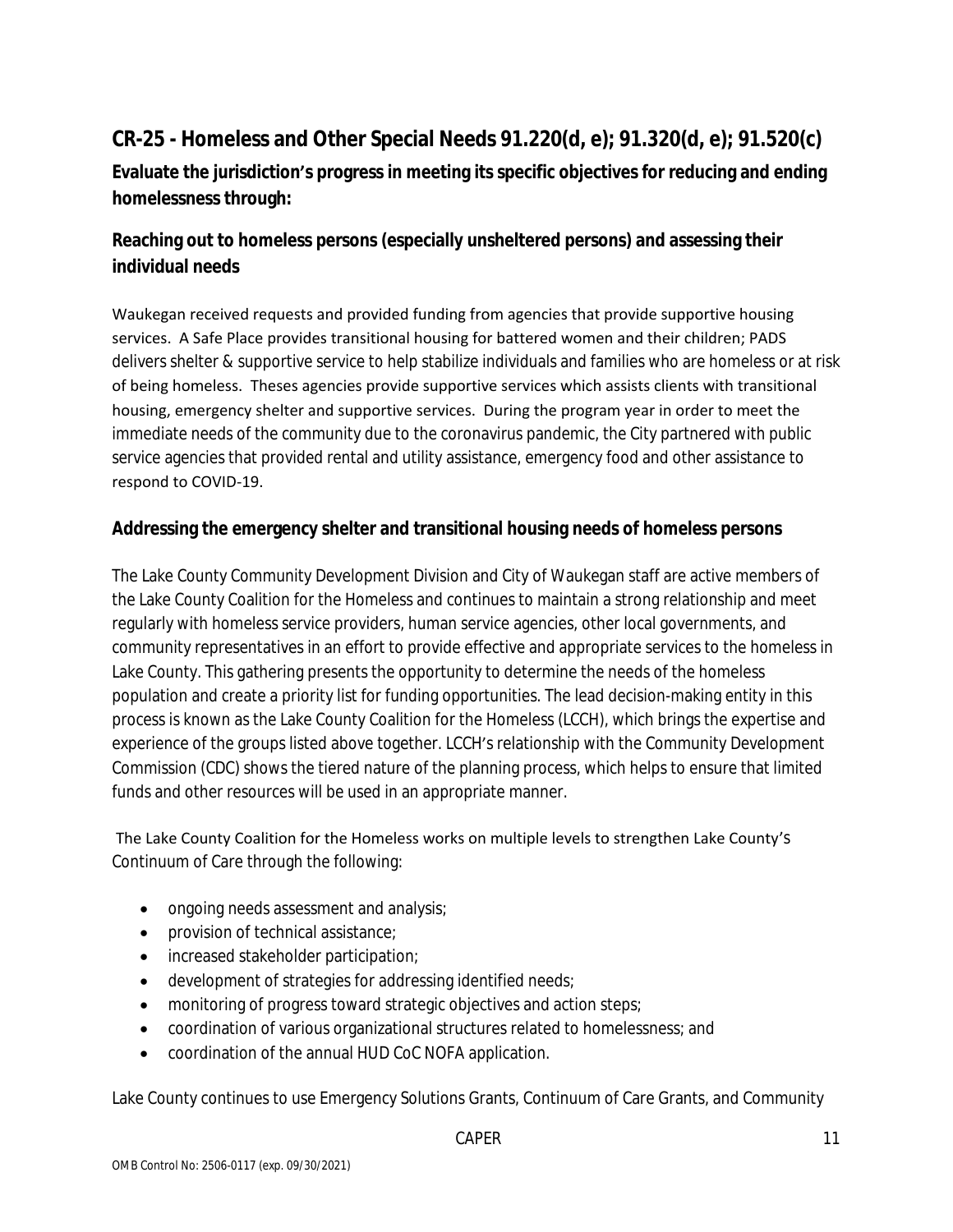Development Block Grant funds to support new and ongoing operations of critical community homeless services. An account of how those funds have been spent throughout this Program Year can be found in the latest CoC Application.

The complete Lake County Continuum of Care (CoC) strategy can be obtained from the Lake County Office of Planning and Development, 500 W. Winchester Road, Unit 101 Libertyville, IL 60048, (847) 377- 2331.

**Helping low-income individuals and families avoid becoming homeless, especially extremely low-income individuals and families and those who are: likely to become homeless after being discharged from publicly funded institutions and systems of care (such as health care facilities, mental health facilities, foster care and other youth facilities, and corrections programs and institutions); and, receiving assistance from public or private agencies that address housing, health, social services, employment, education, or youth needs**

The City partners with PADS Lake County which delivers shelter and supportive services to help stabilize individuals and families who are chronically homeless or at risk of being homeless. Collaboration with Prairie State Legal Services provides Waukegan residents facing discrimation negotiation/dispute resolution assistance where discrimination has been identified and confirmed through investigation and or testing to ensure there is no violation of the Fair Housing Act. The Fair Housing Act prohibits discrimination in the sale, rental, and financing of housing based on race, color, national origin, religion, sex, familial status, and disability. The act has two main purposes—prevent discrimination and reverse housing segregation. In addition, Prairie State Legal Services' Disability Advocacy Program serves extremely low income disabled persons who have legal issues that impact the ability of the household to meet their basic human needs for adequate housing including need-based government benefits such as Social Security Insurance and Medicaid. In addition to also ensure children with disabilities access the appropriate educational services to which they are entitled. Homeless prevention is addressed by partnering with various public service programs to address individuals who often face difficulties in maintaining self-sufficiency.

**Helping homeless persons (especially chronically homeless individuals and families, families with children, veterans and their families, and unaccompanied youth) make the transition to permanent housing and independent living, including shortening the period of time that individuals and families experience homelessness, facilitating access for homeless individuals and families to affordable housing units, and preventing individuals and families who were recently homeless from becoming homeless again**

As members of the Lake County Coalition for the Homeless, the City of Waukegan staff along with other member agencies have participated in ongoing efforts by the Coalition to assist the homeless population and address the issues they face.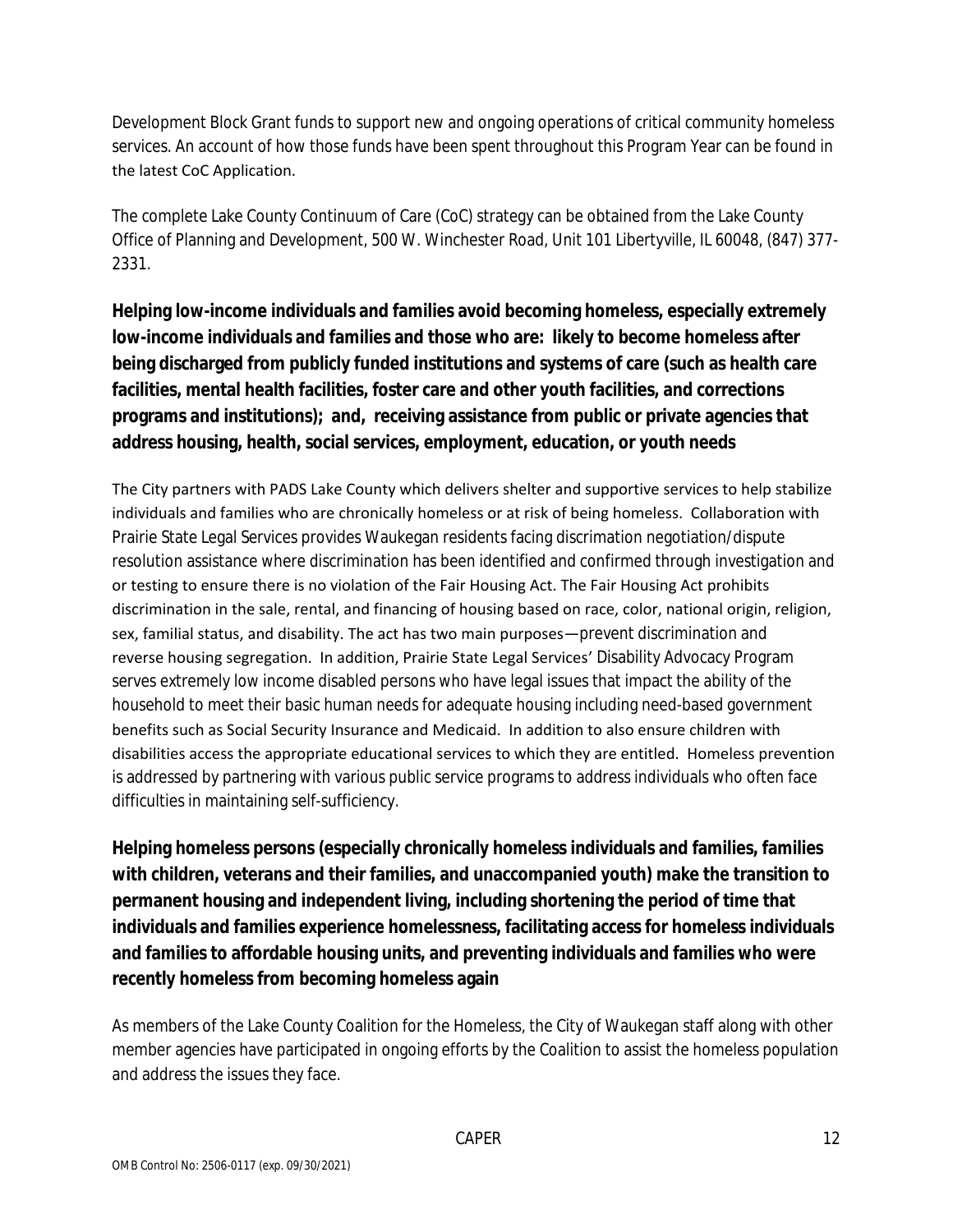# **CR-30 - Public Housing 91.220(h); 91.320(j) Actions taken to address the needs of public housing**

The actions to address the needs of public housing include the collaboration of both entities, the City of Waukegan and the Waukegan Housing Authority to focus on issues and solutions necessary to address the existing housing stock as it relates to low income families within the community. Throughout the years, the City of Waukegan has completed various facility improvement projects in conjunction with the Waukegan Housing Authority. The City is currently partnering with the Waukegan Housing Authority on the Barwell Manor renovation. The project is the redevelopment of a housing project originally constructed in 1963 into 120 unit mixed income housing complex. The approximate cost is \$45,000,000, with the City contributing \$711,603 of HOME funds to the project. The anticipated completion date is 2023. The Waukegan Housing Authority has 874 housing choice vouchers and upon completion 120 mixed income units at the Barwell Manor site; 328 public housing units of which 25 are scattered sites throughout the City of Waukegan. In addition, the City funds Prairie State Legal Services to ensure that low income and disabled residents are not denied public housing due to any form of discrimination.

## **Actions taken to encourage public housing residents to become more involved in management and participate in homeownership**

The Waukegan Housing Authority maintains a Resident Council to encourage resident involvement in management. Each site has a Resident Council which acts as a liaison between the Housing Authority and the residents, voicing the concerns of the residents to the Housing Authority. There is a resident commissioner on the Board of Commissioners for public/citizen representation and involvement.

The Housing Authority encourages homeownership through the Family Self-Sufficiency Program. The Family Self-Sufficiency Program (FSS) is an employment and savings incentive program for low income families receiving assistance from the Housing Voucher Choice Program or Public Housing Program. The program offers case management services to help participants pursue and maintain educational, career and financial independence. An incentive component of the program includes an interest bearing escrow savings account which is established for the participants in which the participants rental increases are deposited over the five year contract period. The advantages to participation in the program are employment, financial and career education, child care, credit repair and escrow savings. Upon successful completion of the program, participants may withdraw funds from the escrow account achieving self-sufficiency. As tenants move through the program and show potential for homeownership, they are moved to the Housing Authority's scattered sites, where they obtain home maintenance experience. Upon completion of the Family Self-Sufficiency Program residents are referred to several partner agencies for homeownership opportunities.

#### **Actions taken to provide assistance to troubled PHAs**

Not applicable.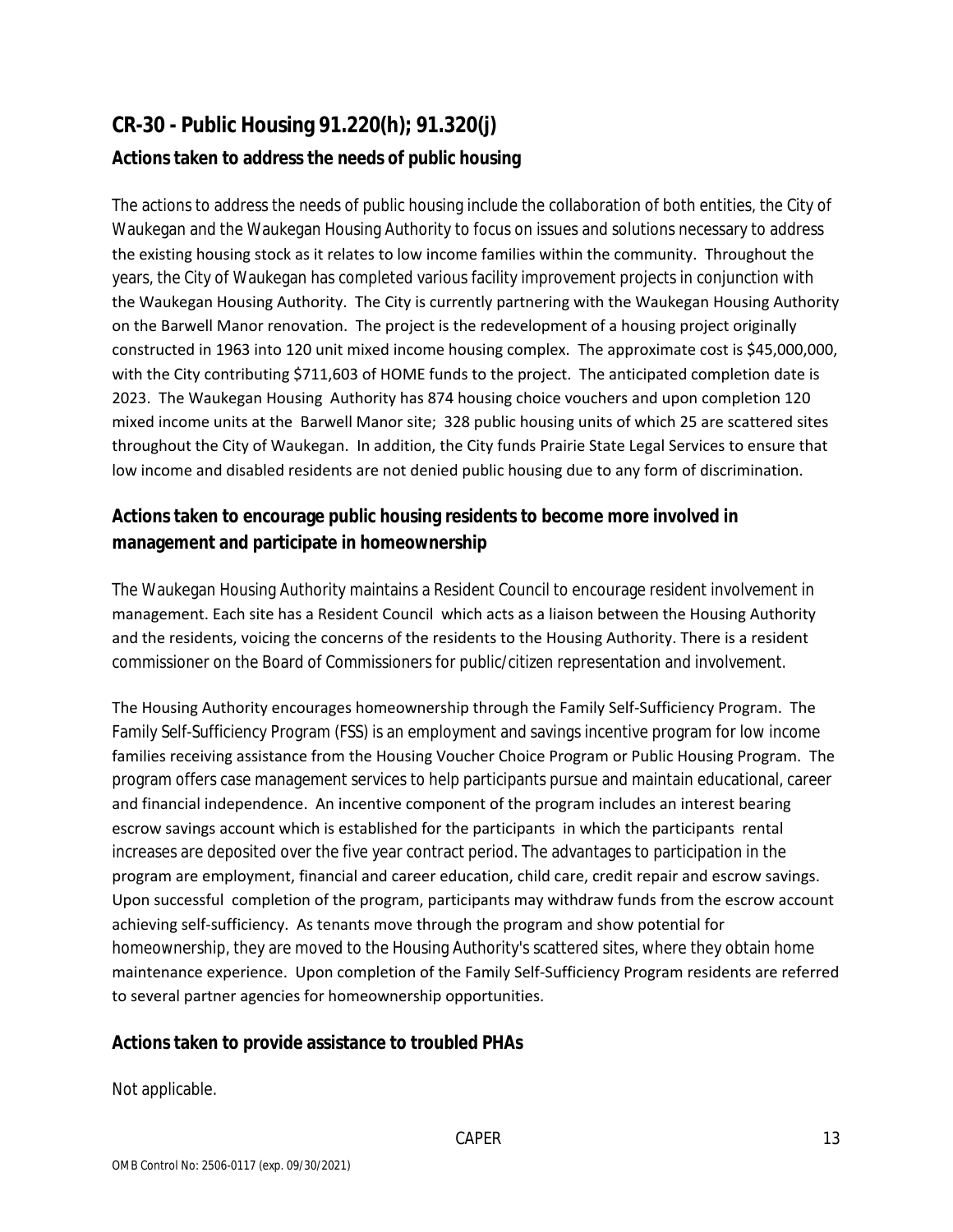# **CR-35 - Other Actions 91.220(j)-(k); 91.320(i)-(j)**

**Actions taken to remove or ameliorate the negative effects of public policies that serve as barriers to affordable housing such as land use controls, tax policies affecting land, zoning ordinances, building codes, fees and charges, growth limitations, and policies affecting the return on residential investment. 91.220 (j); 91.320 (i)**

The City of Waukegan has supported several agencies that provide affordable housing options for its residents. Agencies such as Community Partners for Affordable Housing (CPAH) have been partners on developments that provide the various affordable housing options within the City. The City's public policy does not hinder the development of the affordable housing. The barrier to affordable housing in Waukegan is sufficient available funding sources. The City continues to seek partnerships that would foster the development of housing options. The City continutes to administer the Housing Rehabilitaiton Program for qualified owner occupied homeowners to address code violations and life safety repairs.

#### **Actions taken to address obstacles to meeting underserved needs. 91.220(k); 91.320(j)**

Lack of sufficient funding is the primary obstacle to addressing underserved needs when it comes to public services and the 15% cap compulsory by HUD. Waukegan's CDBG office typically receives requests for up to four times the amount of funding that is available in a given year. Many qualified agencies are already in existence throughout Lake County, and calls are received each year from individuals who are interested in starting various types of social service agencies to meet specific needs. These individuals are added to our distribution list for notification of funding availability and training opportunities by the Consortium; thereby, informing them of the process Waukegan adheres to and allowing them the opportunity to apply for grants in the future. There are various existing agencies that help serve underserved needs; although, they do not receive funding from CDBG.

#### **Actions taken to reduce lead-based paint hazards. 91.220(k); 91.320(j)**

The City distributes the handout booklet "Protect Your Family from Lead in Your Home" to every participating household of the Housing Rehabilitation Program. CDBG staff has created a sign-off sheet for the file as proof of delivery of the booklet. Since January 1, 2003, a certified lead risk assessor has been used to analyze lead level on every substantial rehab project for the City of Waukegan. Currently, lead inspections are performed during the environmental review process of the housing rehabiliation programs and any issues discovered are addressed during the emergency or substantial rehabilitation project.

#### **Actions taken to reduce the number of poverty-level families. 91.220(k); 91.320(j)**

In an effort to reduce the number of families living below the poverty level, the City of Waukegan funds several public service agencies aimed at helping households become or remain self-sufficient. Prairie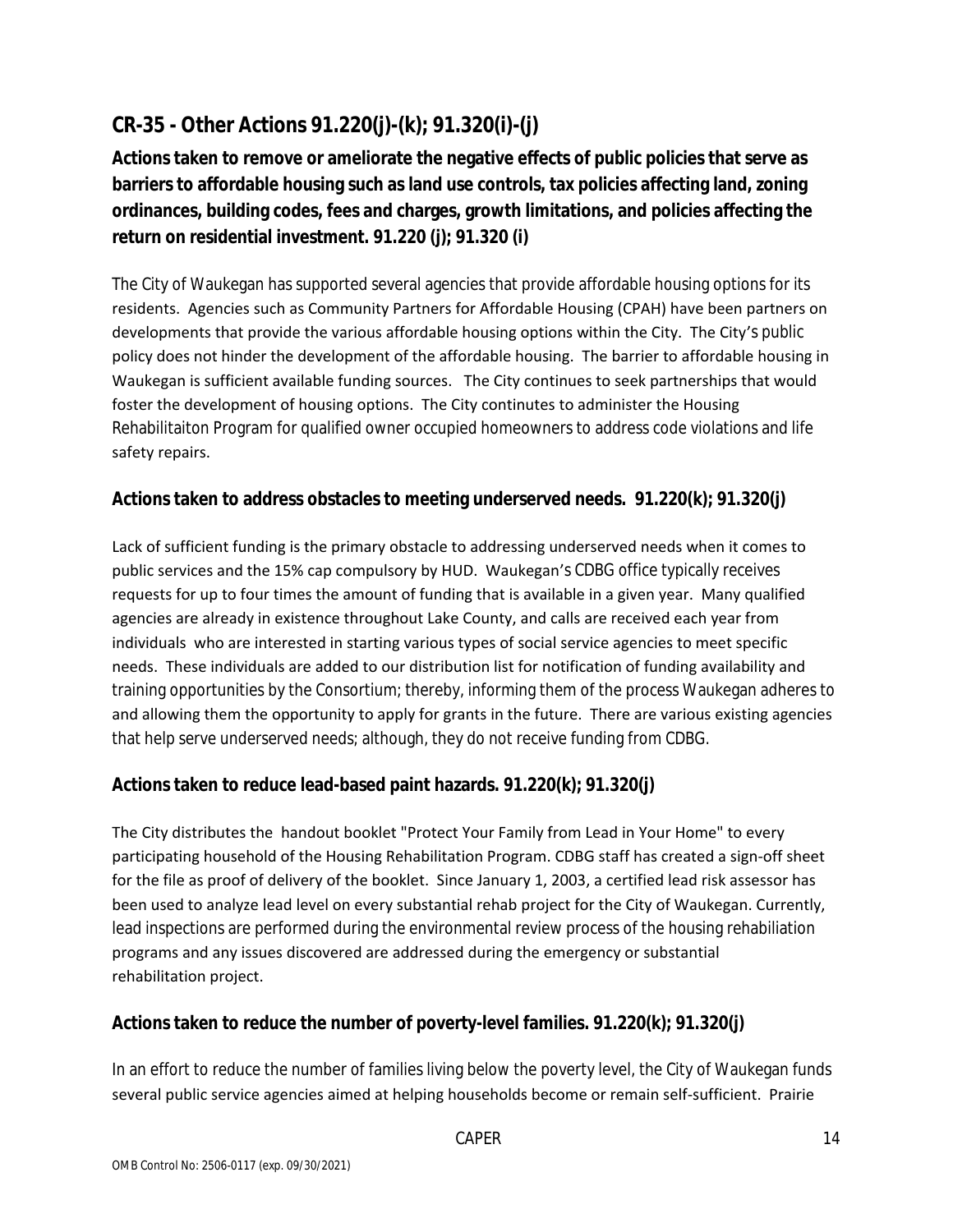State Legal Services' Disability Advocacy Program provides legal advice and representation to persons with disabilities who have been wrongfully denied or threatened with loss of disability, Medicaid or housing benefits. By providing these services, the cases that are won will allow that individual and their family to become self-supporting citizens. Waukegan Township provided year-round lawn care and snow removal to over 481 Waukegan seniors on fixed incomes to assist them with aging in place. Christ Church Elder Care Program provided escorted transportation to medical appointments, friendly visits and grocery shopping aid to low income, homebound elders in an effort to help 112 Waukegan seniors remain self-sufficient. The UMMA Center Education Empowerment program offered GED classes, Microsoft training, the CareerLink programming to assist individuals to enter into the workforce with knowledge, skills, and abilities necessary to receive gainful employment to support themselves and families to 58 Waukegan residents. The Youth Conservation Corp and YouthBuild Lake County Programs offers an 8-10 month career training opportunity serving 17-24 year old at-risk youth. They provide GED/high school diploma attainment, case management services, stipend-paid training, service learning opportunities, workforce preparation, post-secondary education initiatives, and leadership development necessary to become productive individuals in society thereby, reducing the chances of living in poverty. The two program combined provided provided theses services to 28 at-risk Waukegan youth.

The food pantry program provided by Catholic Charities and others in the community provide its beneficiaries assistance with emergency food for individuals and families in need of food. This service includes access to an Supplemental Nutrition Assistance Progam (SNAP) application. The City also partnered with Northern Illinois Food Bank to address the increased need for food; and agencies to provide rental and utility assistance due to the loss of income of a large population of Waukegan residents due to the COVID-19 pandemic.

By funding various community services which play a valuable role in providing a broad array of opportunities and collaborating with affordable housing programs, the City continues its efforts to reduce the number of families in poverty.

#### **Actions taken to develop institutional structure. 91.220(k); 91.320(j)**

The City relies on various methods to overcome gaps in the City's institutional structure and enhance coordination of service delivery. The City works throughout the year to increase institutional structure, with partner agencies and other City departments. The CDBG Department will meet with various City departments and with outside agencies to gain input on the annual needs, enhance coordination of services, prevent duplication of service, and resolve issues within the interagency institutional structure. Staff members provide technical assistance when requested on grant preparation and management. The City continues to utilize a Stakeholder Participation Panel (SPP) to review and make recommendations on public service grants. The CDBG staff works closely with the Building, Public Works and Planning and Zoning Departments throughout the year on various projects.

This Comprehensive Plan is the City's roadmap, which details a longterm vision and a policy agenda for critical issues including: land use, redevelopment, housing, economic development, infrastructure,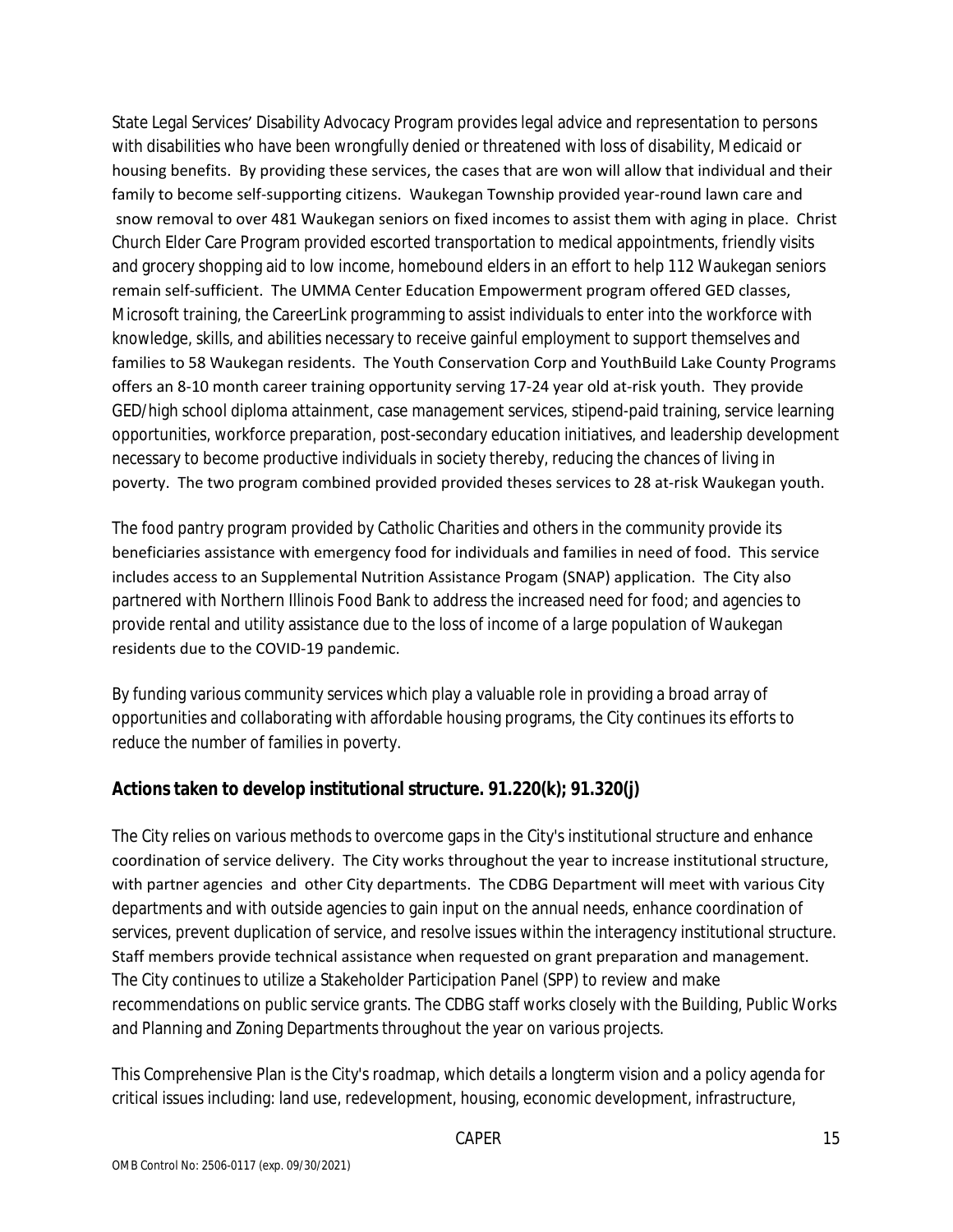transportation, parks and recreation, natural resources and more. Ultimately, the Plan answers the question, "What should Waukegan look like in 10 to 20 years and how do we get there?"

## **Actions taken to enhance coordination between public and private housing and social service agencies. 91.220(k); 91.320(j)**

When funding is available, with the City's support, we fund Community Partners for Affordable Housing First Time Homebuyers Program. This program enables future low-income homeowners an interest-free federal loan as well as an opportunity to learn about the various components of purchasing and owning a house by attending the homebuyer's classes. Pre-purchase counseling helps to alleviate some of the risk that low and very low-income home buyers may experience as they purchase their first home. This counseling includes budgeting, home purchase, and home maintenance. There are more clients receiving this counseling than the number of recipients receiving down payment interest-free loans. Also, local lending instititutions match the Community Partners for Affordable Housing's down payment amount with the same or greater match which enables more families to participate in the program.

## **Identify actions taken to overcome the effects of any impediments identified in the jurisdictions analysis of impediments to fair housing choice. 91.520(a)**

In partnership with Prairie State Legal Services(PSLS), the City has addressed the following actions to overcome the identified impediments to fairing housing. PSLS provided education and outreach, counseling and referrals, investigation and testing, negotiation and legal services, communication, marketing, and fundraising. During the program period, the agency received 9 cases involving housing discrimination; conducted 24 housing tests, trained 13 new testers, and there are 37 active testers within PSLS volunteer pool to assist with future testing; provided 8 presentations to a total of 174 individuals on how to identify potential discrimination and understand rights and responsibilities; and distributed a total of 450 English and 50 Spanish fair housing brochures. The agency also maintains social media sites such as Facebook and Twitter as a means of distributing information to the public. Most of the posts this program year dealt directly with the pandemic and its effects on fair housing.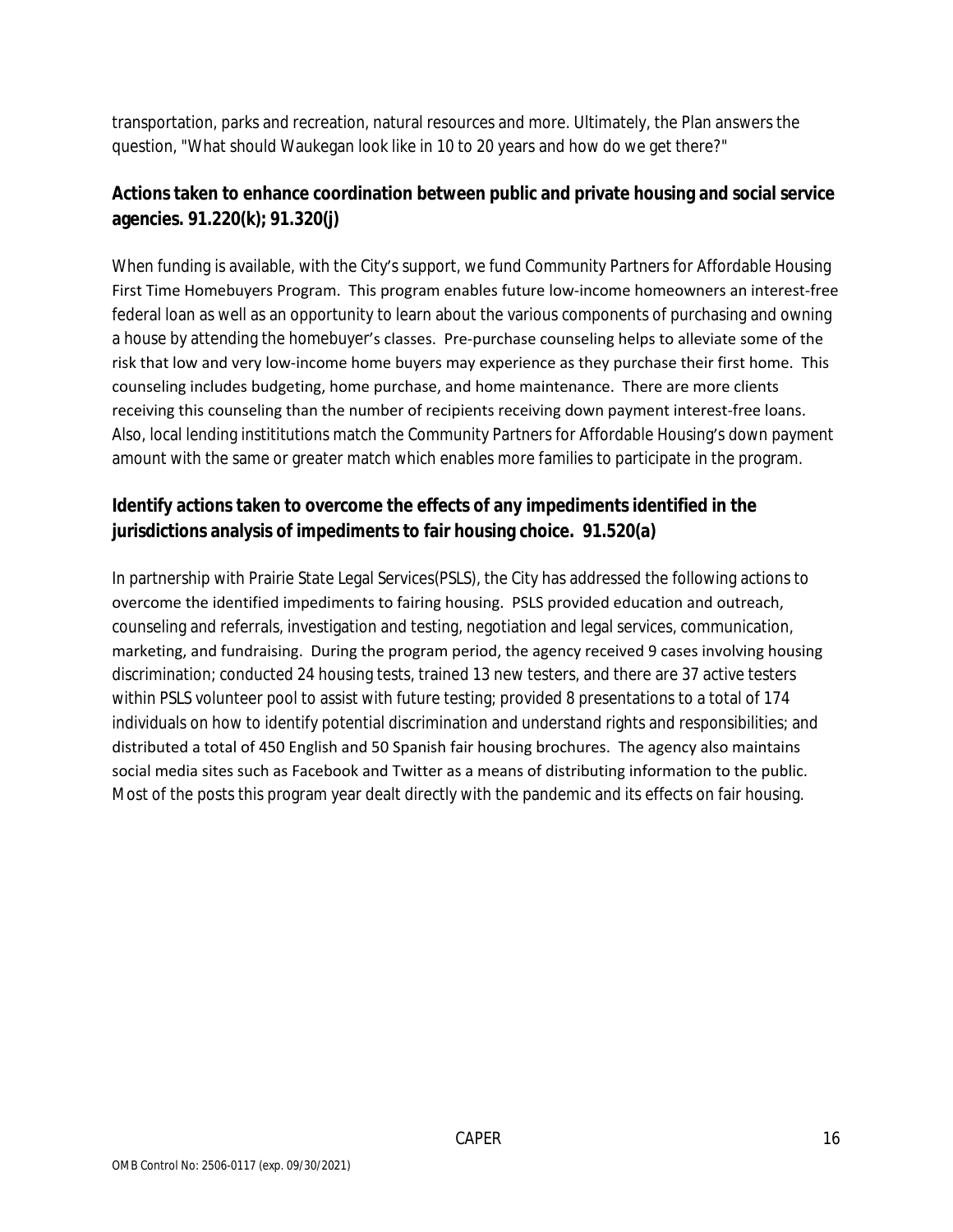# **CR-40 - Monitoring 91.220 and 91.230**

**Describe the standards and procedures used to monitor activities carried out in furtherance of the plan and used to ensure long-term compliance with requirements of the programs involved, including minority business outreach and the comprehensive planning requirements**

The CAPER reflects the accomplishments and status of the City of Waukegan's activities under the CDBG program and other information concerning the state of Waukegan. CDBG funds are awarded by the U.S. Department of Housing and Urban Development (HUD) on a formula basis to entitlement communities. These communities carry out a wide range of community development activities directed toward neighborhood revitalization and the provision of improved community services and facilities. Entitlement communities develop their own programs and funding priorities but must give maximum feasible priority to activities which benefit low and moderate income persons or aid in the prevention or elimination of slums and blight. Activities may also be carried out which the community certifies are designed to meet other community development needs having a particular urgency because existing conditions pose a serious and immediate threat to the health or welfare of the community where other financial resources are not available to meet such needs. Activities, which do not meet one of the three National Objectives, may not be undertaken with CDBG funds.

Contact by phone, emails, as well as on-site and virtual assistance has been provided to correct errors, and in an effort to ensure future compliance and timeliness. Due to COVID-19, we would normally do onsite monitoring visits, however a minimum of one virtual visit was completed for a sample of agencies during program year 2020. Virtual monitoring visits were made to agencies and they were found to be in compliance with spending, meeting program objectives, however due to COVID, some agencies were not able to serve as many clients as projected during the program year.

Since 2003 the Consortium, Lake County, City of North Chicago, and the City of Waukegan teamed up to monitor agencies that are common to each entity; thereby, being more thorough and more efficient and less time consuming for both the Grantee and each subrecipient. The entities this year were able to monitor some agencies as a team.

CDBG staff keeps close contact with agencies receiving funds for projects and programs and steps are taken to ensure compliance with CDBG regulations. Upon receiving agreements for funding, CDBG staff coordinates with subrecipients on the frequency of status reports. Quarterly reports are required. Information to be provided in these reports include the accomplishments toward goals set prior to program or the project for the specified period as well as any difficulties, problems, delays or obstacles encountered and what actions were taken to overcome them. In addition to the reports, agencies are required to document demographic information pertaining to the clients they are serving. These are then reviewed and compared to information provided by the initial application to ensure compliance with CDBG regulations and that there are no inflated goals in order to receive funding.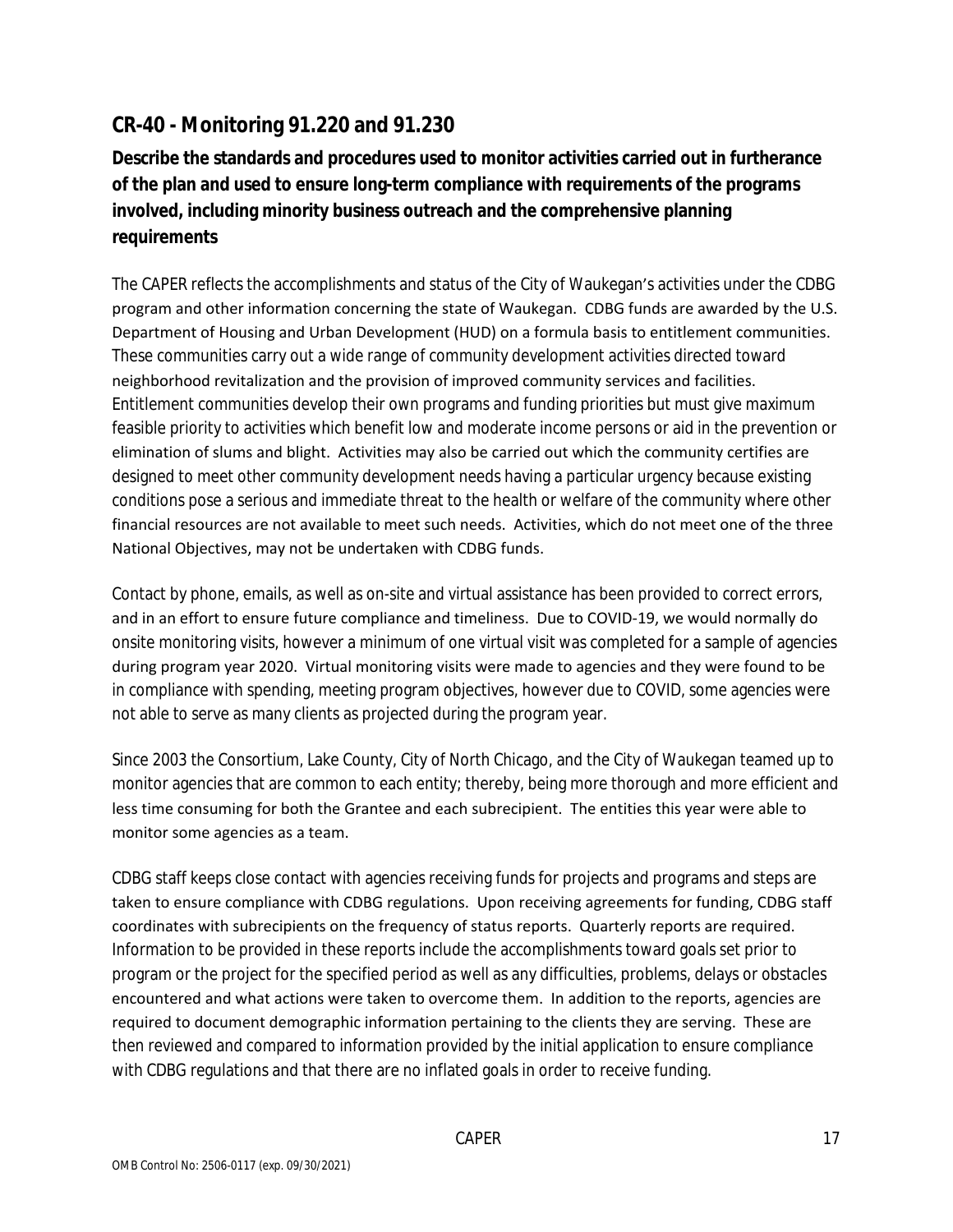#### **Citizen Participation Plan 91.105(d); 91.115(d)**

# **Describe the efforts to provide citizens with reasonable notice and an opportunity to comment on performance reports**.

The City of Waukegan held several meetings throughout the program year including commitee meetings, council meetings, Stakeholder Participation Panel (SPP) meetings, and public hearings in 2020. These meetings were publicized through newspaper advertisements, various social media outlets, and the City of Waukegan CDBG website. Citizen comments throughout the year have been very supportive of the efforts made to distribute funding appropriately. Participation in the Consortium public hearings was also very positive from funded agencies. Technical assistance is available and has been used regarding grant applications and grant management.

The City of Waukegan CDBG Program continues to maintain a panel of volunteers, the Stakeholders Participation Panel (SPP), composed of Waukegan residents whose purpose is to assist the CDBG office in identifying community assets and needs and finding ways to capitalize on the community's assets to meet the identified priority needs. Additionally, the SPP has helped CDBG staff with focus groups and public hearings.

# **CR-45 - CDBG 91.520(c)**

## **Specify the nature of, and reasons for, any changes in the jurisdiction's program objectives and indications of how the jurisdiction would change its programs as a result of its experiences.**

The City continues to work to improve systems and processes to administer and maximize the benefit of the CDBG allocation for its residents.

## **Does this Jurisdiction have any open Brownfields Economic Development Initiative (BEDI) grants?**

No

 **[BEDI grantees] Describe accomplishments and program outcomes during the last year.**